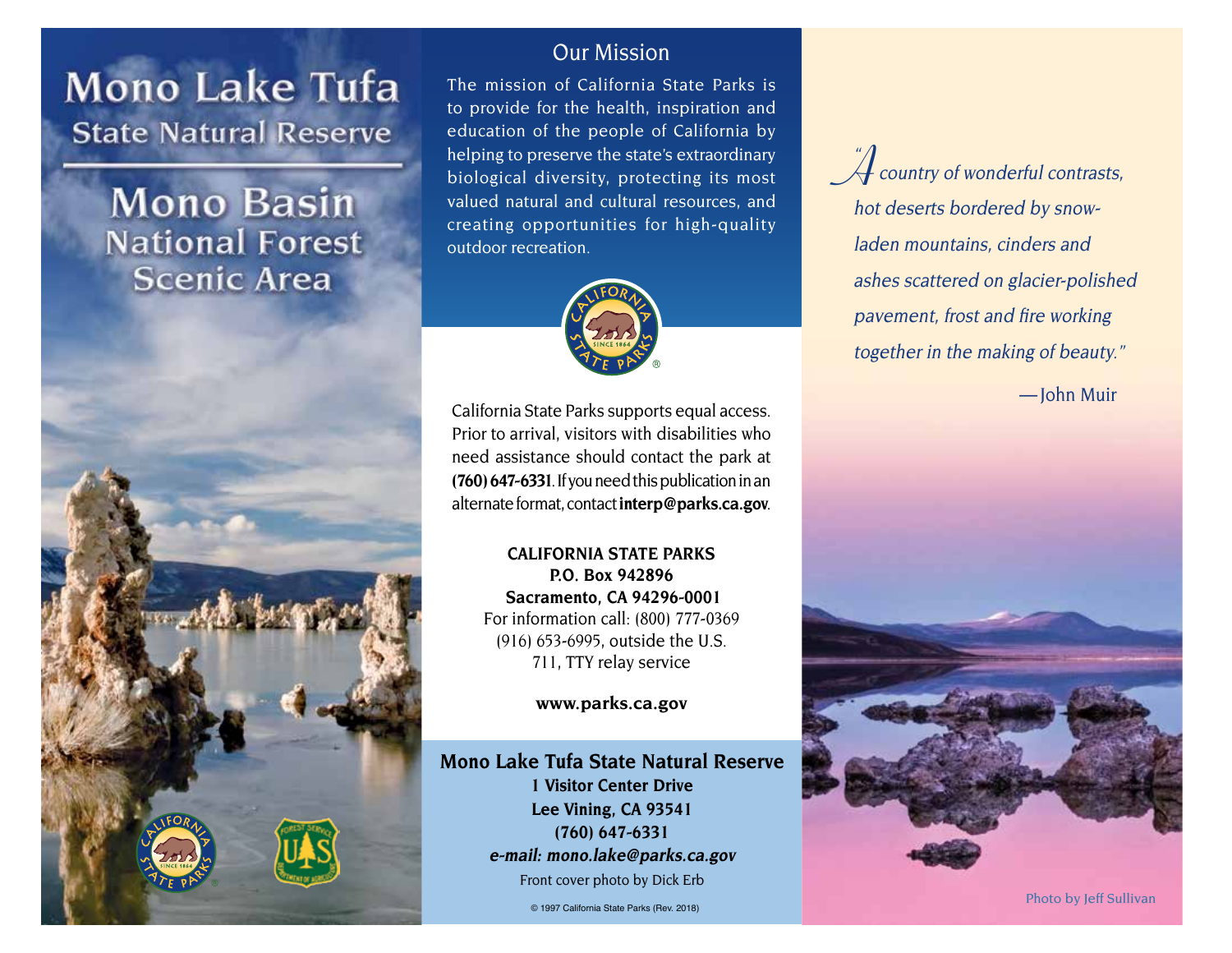# **Mono, An Ancient Sea**

Mono Lake is a majestic body of water covering about 60 square miles: 13 miles east-west by eight miles north-south. Estimated to be more than a million years old, Mono  $(m\overline{o} \cdot n\overline{o})$ —near Yosemite—is one of the oldest lakes in North America. Throughout its long existence, Eastern Sierra streams have fed Mono Lake with fresh water laden with salts and minerals carried down from the mountains. With no outlet, water can only leave the basin through evaporation, and the salts and minerals are left behind. As a result, Mono Lake is two and a half times as salty and 80 times as alkaline as ocean water.

 You will notice a soapy or slippery feel to Mono Lake's water. The alkaline water is very cleansing. Mark Twain wrote of Mono, "Its sluggish waters are so strong with alkali that if you only dip the most hopelessly soiled garment into them once or twice, and wring it out, it will be found as clean as if it had been through the ablest of washerwomen's hands."

## **Enjoying the Mono Basin**

The **Mono Basin National Forest Scenic Area Visitor Center** is a great place to start a visit. The center is located ¼ mile north of Lee Vining, just east of Highway 395; it includes a variety of exhibits, films, and information about the natural and human history of the Mono Basin.

Visitors with time for only one stop should visit the **South Tufa Area.** This easily reached site offers spectacular views of the tufa towers and a one-mile, self-guided nature trail. South Tufa is a federal fee area, and national interagency passes are accepted.

At nearby **Panum Crater,** the youngest volcano in the Mono Crater chain, a trail leads to the dome and rim of the volcano.

On the north shore, just below Mono Lake County Park, the **State Natural Reserve boardwalk** provides access across Reserve wetlands to the lakeshore, an excellent spot for bird watching.

For visitors with limited time, the **Old Marina** is an easy stop along Highway 395 just one mile north of Lee Vining. It offers impressive views of wetlands and a small offshore tufa area. A 1.2-mile trail links this site with the Scenic Area Visitor Center.

**Interpretive Programs —** Naturalists lead walks May through October at South Tufa and other locations throughout the Basin. Ask at the visitor center for a current schedule of these programs.

**Camping —**There are no campgrounds in the Scenic Area or in the State Natural Reserve. However, several campgrounds are nearby (see symbols on map). Most charge a fee and feature designated sites and a maximum length of stay. Dispersed camping is allowed in limited locations of the Scenic Area above the elevation 6,417 feet (see map). Campfire permits are required for any open fires and use of barbecues or gas stoves. Permits can be obtained at the Scenic Area Visitor Center.



Children enjoying the lake

**Swimming** in Mono Lake is a memorable experience. The lake's salty water is denser than ocean water and provides a delightfully buoyant swim. Keep the water out of your eyes or any cuts, as it will sting. Carry fresh water to rinse off your body.

**Boating** provides a wonderful perspective on Mono Lake, but sudden winds can make it dangerous to venture far from shore. Canoes and kayaks most often launch at Navy Beach, where vehicles can unload boats close to the water. See the map page for boating restrictions.

## **Conservation Success**

 shrinking lake. Citizen groups —the Mono  Society—began legal efforts to protect In 1941, the City of Los Angeles began diverting streams that feed Mono Lake. The diversion of those streams caused Mono Lake to drop more than 40 feet, exposing about 17,000 acres of "recessional" lands. Recessional lands are the exposed lakebed lands below the elevation of 6,417 feet above sea level, where the lake surface was in 1941 before diversions began. Concerns were raised about the lake's ecosystem, the effects of wind-blown alkali dust on Mono Basin air quality, and the aesthetics of a Lake Committee and the National Audubon Mono Lake.

On September 28, 1994, after 16 years of court battles, research, and hearings, the State Water Resources Control Board issued an order to protect Mono Lake and its tributary streams. The effects of the order will ultimately raise the lake level by 17 feet to an elevation of 6,392 feet above sea level over the next 15-25 years. All parties involved agreed to accept this plan and implement it in a spirit of cooperation.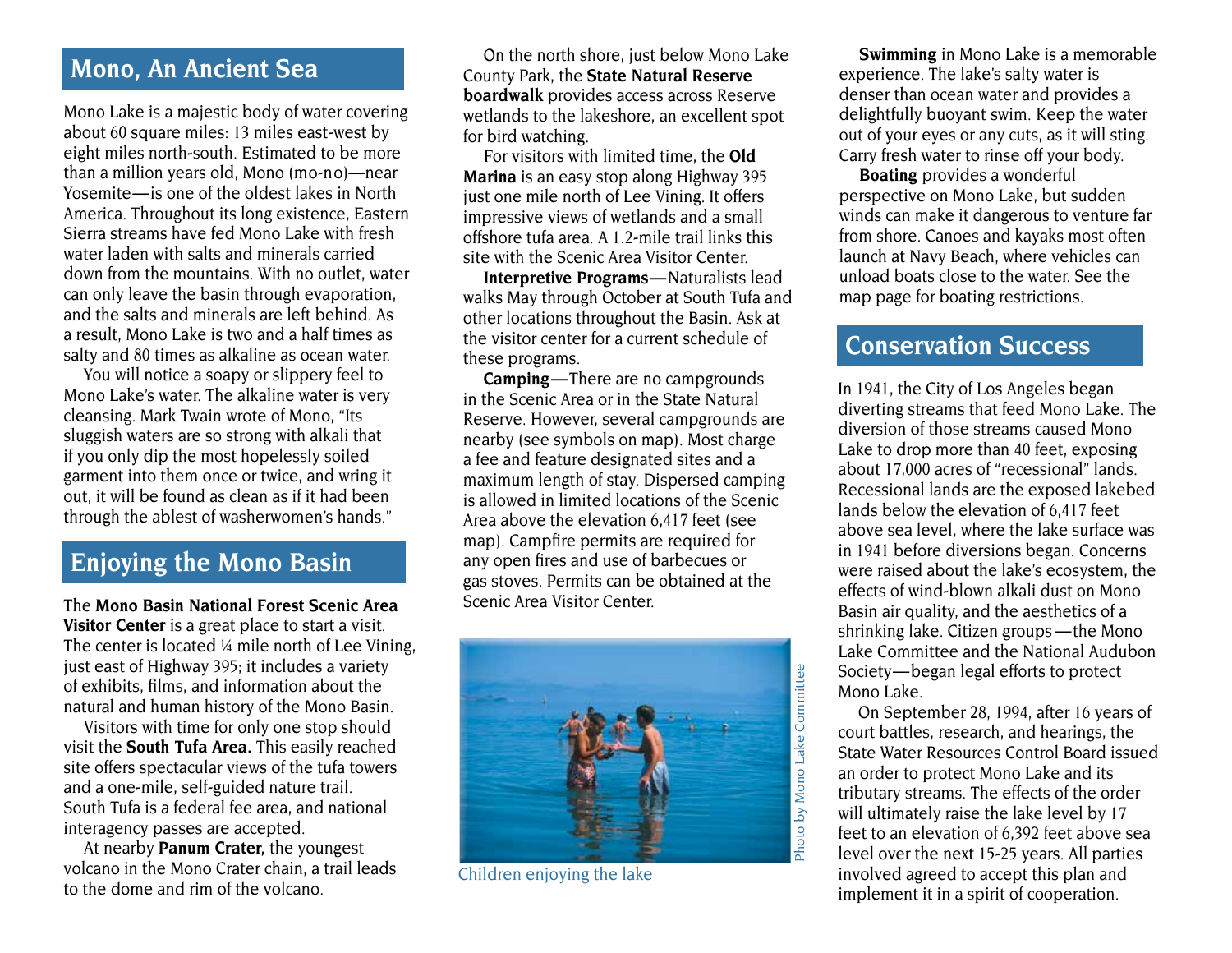While the lake may be saved on paper, much remains to be done. Stream and waterfowl habitat restoration efforts are still underway, with input from the U.S. Forest Service and Reserve staff and the Mono Lake Committee. The question today is not whether Mono Lake will be saved, but how it will be saved.

### **Ecology of the Mono Basin**

Mono Lake has been called a dead sea, but it actually abounds with life. Few organisms can tolerate Mono's salty, alkaline water, but these few species thrive in astronomical numbers.

The food chain begins with green algae, a microscopic one-celled plant. Algae uses decayed organic matter and sunlight to grow. In the winter, when the algae blooms, the lake may become pea-soup green.

 Two animals feast on the algae—the brine shrimp and the alkali fly.

Alkali flies can actually walk into the lake in an air bubble to feed on algae and lay their eggs on pieces of rock or tufa. An egg becomes a larva and then a pupa before the adult fly finally emerges from below the lake surface. The pupa stage of the alkali fly was collected by the local Kutzadika'a Paiute Indians and used as a food source and trade item.

The half-inch-long brine shrimp can be seen in Mono Lake from April through October. At the height of the summer season, an estimated eight to 12 trillion swim in Mono's waters. As winter approaches, the adult brine shrimp begin to die off, but not before they lay eggs that will overwinter in the lake-bottom mud. The eggs hatch out as the lake water warms in

the spring. Mono's shrimp (Artemia monica) are a unique species that has adapted to Mono's special conditions.

 three migrants—Wilson's and red-necked  phalaropes and eared grebes—and two  nesting species—California gulls and western Mono's shrimp and flies provide a plentiful food supply for more than 80 species of migratory birds that visit the lake each spring and summer. Notable bird species include snowy plovers.

The small,

graceful phalaropes are delightful to watch as they pick alkali flies off the surface of the lake or snatch them from the air. From 80,000 to 100,000 phalaropes visit Mono Lake in July and August. They winter in warmer South American climates.

Eared grebes visit Mono Lake in astonishing numbers. An estimated 1.5 million of them make a spectacular sight during the fall migration from August through October. Grebes can be seen diving for food in the lake. They are never seen on land, as their legs are

designed for swimming rather than walking.

Nearly 50,000 adult California gulls fly to Mono Lake from the coast each spring to nest where food and island nesting sites are plentiful. Mono's gull colony is one of the largest in California as well as one of the largest and most important in the world.

Approximately 100 endangered western snowy plovers nest along the windswept alkali flats of Mono Lake's eastern shore.

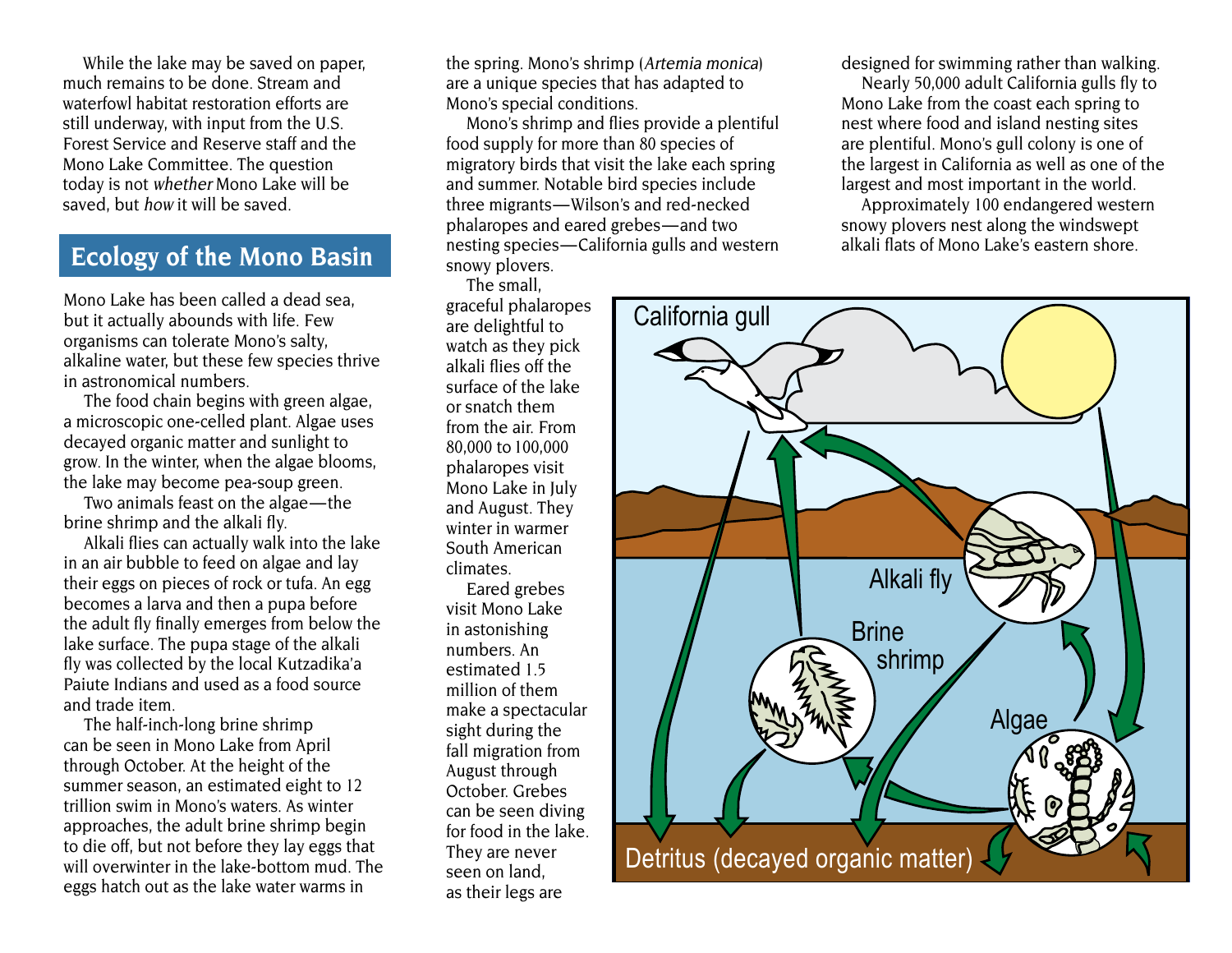

### **Geology of the Mono Basin**

Mono Lake's modern landscape has been shaped over millions of years by faulting and volcanic activity. For the last three to four million years, the whole basin has been tilting westward and sinking while the Sierra has been rising. This ongoing process has created the majestic contrast of a desert lake bordered by high mountain peaks. As the western floor of the Mono Basin slipped downwards, its southern and northern margins tilted slowly towards its center, forming a bathtub-like basin that filled with water to form Mono Lake.

About 13,000 years ago, following the peak of the last great ice advance, the Mono Basin filled with water, but prior to that, much longer ago, it actually overflowed for a short time. This Ice Age lake covered 338 square miles and reached a depth of about 900 feet, five times larger than the modern lake.

You can see evidence of Mono's Ice Age glaciers in the morainal embankments at the mouths of Bloody and Lee Vining Canyons.

The Mono Basin's long history of volcanism is evident in the hills that mark the north and east boundaries of the basin—hills that date back some 11 million years. To the south lay the Mono Craters, the youngest mountain range in North America. Panum Crater, the northernmost of these craters, erupted only 650 years ago. Panum is easily reached from Highway 120, three miles east of Highway 395.

Mono's islands are also volcanic. Paoha Island is thought to be about 320 years old. Hot springs and steam vents in the basin show that volcanic activity is still present.

Black Point, on the north shore of Mono Lake, is the result of a volcanic eruption that began beneath the lake about 13,000 years ago. At that time, the lake level was still rising toward its post-Ice-Age high point, but the lake was already about 400 feet deeper than it is today. As the top of Black Point cooled and contracted, narrow cracks or fissures formed on the summit some of them only a few feet wide but as deep as 50 feet.

#### **Tufa** Mono Lake water (carbonates) + freshwater springs (calcium) = Tufa (calcium carbonate)

Mono Lake's tufa towers (pronounced "toofah") are spectacular examples of what nature can do with a few basic elements. These unusual spires and knobs are formed when calcium-bearing freshwater springs well up through alkaline lake water, which is rich in carbonates. The calcium and carbonate combine, precipitating out as limestone. Over many years, a tower forms around the mouth of the spring. This tufaforming reaction happens only in the lake itself. As the lake level drops and exposes the tufa towers, they cease to grow.

The towers at South Tufa are estimated to be younger than 300 years old. Other tufa around the lakeshore could be a few hundred years older. Far older tufa towers, some of them as old as 13,000 years, can still be found high above the current lake, along Mono's ancient shore.

Tufa is found in other alkaline bodies of water, but the variety and quantity of Mono's towers are unique.

Tufa is also formed as freshwater springs percolate through briny lake-bottom sand. The "sand tufas" are intricate sand



tubes and columns exposed as winds strip away their sandy coverings.

The best place to visit the tufa towers is at the spectacular South Tufa Area (see map).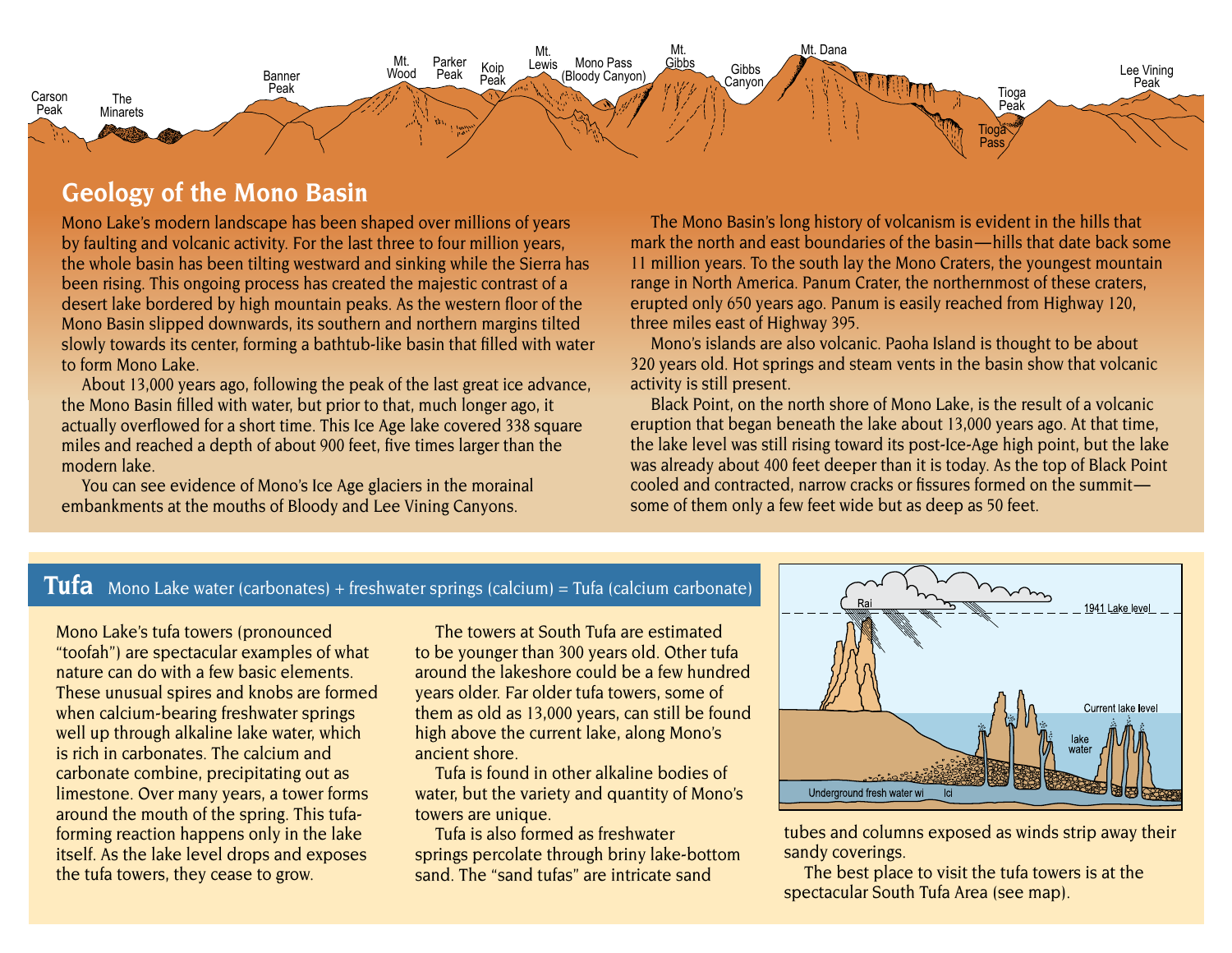The Mono Lake Basin is a unique and inspiring landscape that offers visitors breathtaking scenery and abundant recreation opportunities. This brochure should provide you with information needed to explore the area, learn about the unique ecosystems, and experience the land and water in a safe and responsible manner. Additional information, permits, passes, and guidebooks are available at the Mono Basin National Forest Scenic Area Visitor Center or by contacting one of the land management agencies listed below.



**Mono Lake Tufa State Natural Reserve P.O. Box 99 Lee Vining, CA 93541 (760) 647-6331** 



Mono Lake Tufa State Natural Reserve—California State Parks manages stateowned lakebed lands below the elevation of 6,417 feet above sea level. The Reserve was established in 1982 to preserve the spectacular tufa formations and other natural features of Mono Lake. California State Parks and the U.S. Forest Service work cooperatively to manage the public lands around Mono Lake.



**Mono Basin National Forest Scenic Area P.O. Box 429 Lee Vining, CA 93541 Mono Basin Visitor Center (760) 647-3044** 



Mono Basin National Forest Scenic Area—Part of the Inyo National Forest, the Mono Basin National Forest Scenic Area was established by Congress in 1984 to protect the natural, cultural, and scenic resources of the Mono Basin. The first of its kind in the National Forest System, the Scenic Area encompasses 116,000 acres, including South Tufa and Navy Beach recreation sites and the Mono Basin Visitor Center in Lee Vining.



Mono craters



Mono Lake Committe

hoto by

Lusby

Donn

State Natural Reserve boardwalk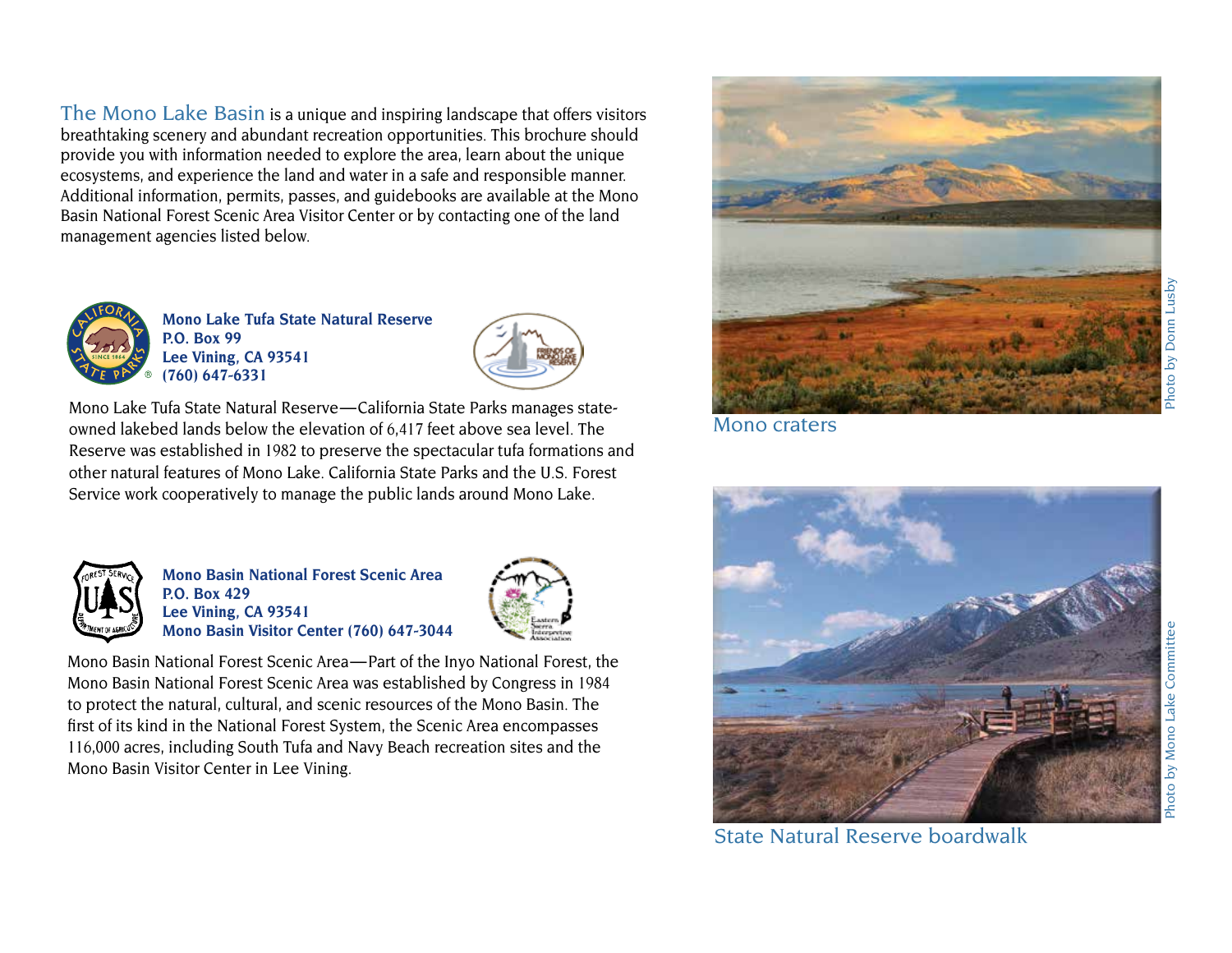#### **PLEASE REMEMBER**

Tufa may not be damaged, climbed on, or collected anywhere in the Mono Basin.

Vehicles must stay on designated roads and parking areas. The use of drones (unmanned aircraft systems) is prohibited over the water of Mono Lake and all state-owned portions of the Mono Lake shoreline except by special use permit.

To protect wildlife, the following boating regulations must be followed:

- To protect nesting birds, boats may not travel within one mile of any island or islets from April 1 to August 1.
- All boats, paddle boarders, and people must stay a minimum of 200 yards from any osprey nest (on offshore tufa) from April 1 to September 1. Boats may not approach congregations of birds.
- Boats should avoid the deltas of creeks and streams where birds congregate.
- Overnight travel on Mono Lake requires a permit that can be obtained at the Scenic Area Visitor Center in Lee Vining.



Mono Basin Visitor Center



South Tufa Area formations **Example 20** Ranger-guided walk



Negit and Paoha islands



Photo by Mono Lake Committee

This brochure reprinted with funds granted from the Bodie Foundation, the parent organization of Friends of Mono Lake Reserve.

Friends of Mono Lake Reserve seeks to help visitors understand, appreciate, and emotionally connect with Mono Lake's remarkable natural resources through interpretation and education, and to inspire visitors to want to protect this outstanding resource and explore it further on their own. Visit our website at **www.visitmonolake.org.**